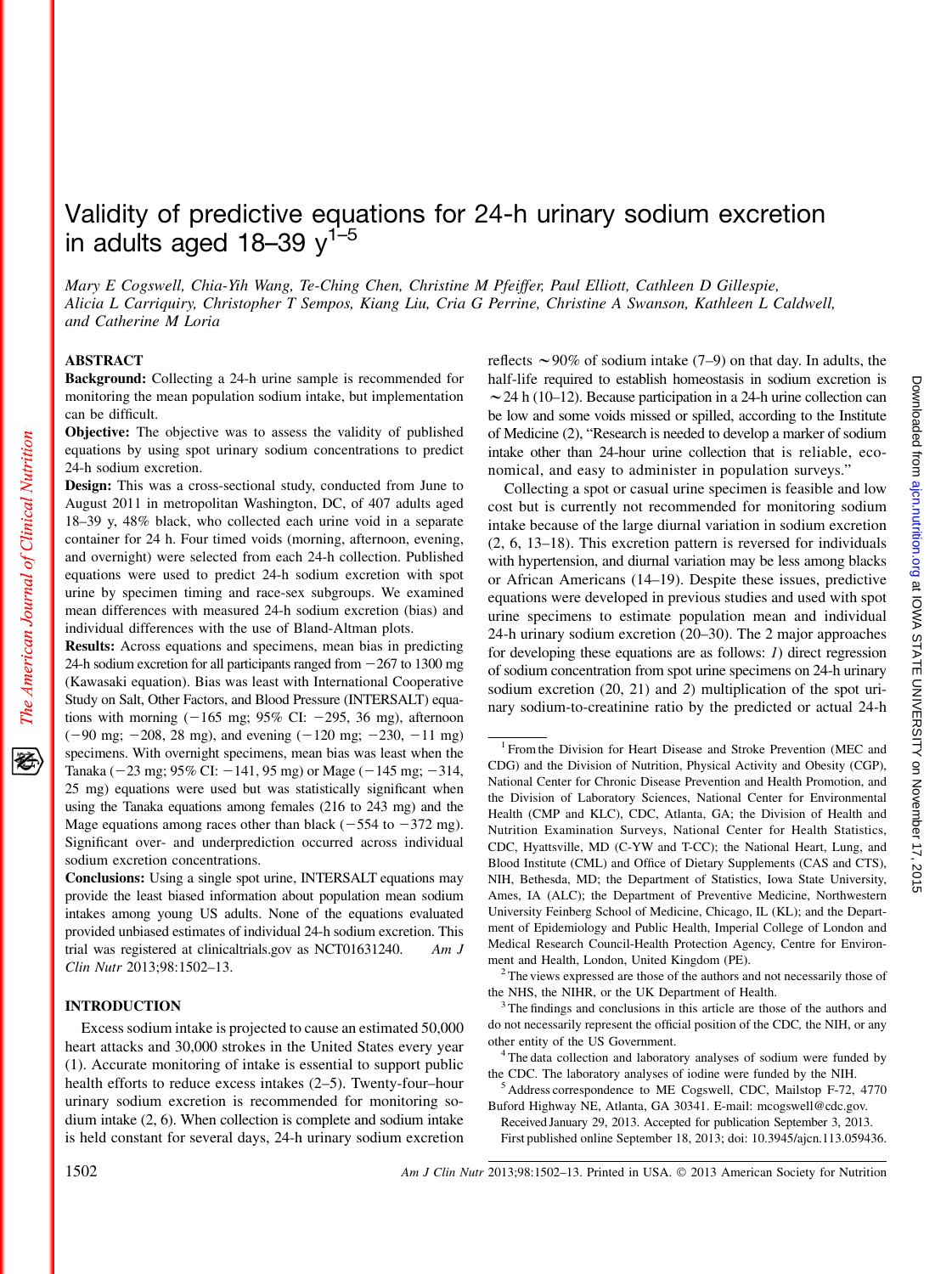urinary creatinine concentration (22, 23, 29). Some equations (22), but not others (20, 21, 23), were developed to estimate 24-h urinary sodium excretion based on urine collected at a specific time of day. The most frequently used prediction equations were developed in Asian populations (22, 23, 25–28), and their applicability to US adults is unclear. Newly published equations developed among North American and European adults appear promising for monitoring population mean 24-h sodium excretion, but are not yet validated in an external sample (20). Furthermore, information is limited on the validity of predicted 24-h urinary sodium excretion among African Americans and by the timing of spot urine collection.

Current and past NHANES include a spot urine specimen collected in person (31) used to estimate 24-h excretion of pesticides and chemicals (32, 33), but not sodium. Starting in 2009, a urine specimen was collected at home after the longest period of sleep (34). To inform the use of a single spot urine specimen to assess sodium intake in NHANES and other surveys, here we assessed the validity of published equations for predicting 24-h sodium excretion at a population level and at an individual level by timing of spot urine collection among adults aged 18–39 y who participated in a urine calibration study (35), among all participants and within sex and race subgroups.

#### SUBJECTS AND METHODS

During June–August 2011, 500 volunteers aged 18–39 y living in the Washington, DC, metropolitan area underwent a screening process to determine their willingness and eligibility to participate in a study requiring the collection of urine over a 24-h period. Of them, 481 were scheduled for an initial visit; 441 completed the visit and were enrolled in the study. The study design, methods, and descriptive data are presented in detail elsewhere (35). Briefly, participant recruitment was stratified by sex and race, and questions were asked in an attempt to recruit an enhanced sample of 50 participants with a low and 50 with a high sodium intake. Pregnant women or women trying to get pregnant, persons who reported taking loop diuretics, persons with self-reported chronic kidney disease, or persons with reported new or modified hypertension treatment in the past 2 wk were excluded from participation.

Data collection for all participants relevant to this analysis, included questions related to sociodemographic characteristics, use of hypertensive medications, measured weight and height, and a fractional 24-h urine collection (35). For the fractional 24-h urine collection, each void was collected and stored in a separate container, and the participant recorded the time of the collection. Participants returned the urine collection on the day of completion. Urine was kept cold (with ice packs or in the refrigerator) until portioned into aliquots. One-third of the participants were invited to collect a second fractional 24-h urine specimen 4–11 d later. In this study we included 407 participants who completed one 24-h urine collection. Completion was defined as having urinated  $\geq$ 500 mL as measured by a technician, a recorded collection of  $\geq$ 20 h, and reports of spilling urine or missing a void no more than once in 24 h (35). Seven persons missed ( $n = 6$ ) or spilled  $(n = 1)$  1 void in the initial 24-h urine collection, but were kept in the sample because their urine volumes and 24-h sodium and creatinine excretions did not differ from those of the remaining participants, and their exclusion did not affect the

results (35). Collections from female participants were excluded if they were menstruating. Questions regarding spilling urine, missing a void, or menstruation were determined via standard questions. The study protocol was approved by the National Center for Health Statistics, CDC, ethics review board, and written informed consent was obtained from all participants.

The timing of urine specimens was as follows: morning (the second void on rising in the morning), 0830–1230; afternoon, 1231–1730; evening, 1731–2359; and overnight (the first void after the longest period of sleep), 0400–1200 the next morning.

A composite 24-h urine specimen was prepared by taking a proportional aliquot from each void (fractional specimen). In addition, 4 spot urine specimens were selected in accordance with the method of urine collection currently used in NHANES (31, 34): the first specimen collected in the morning after discarding the first void (0830–1230), the afternoon (1231–1730), and evening (1731–2359) and the overnight specimen, which was the first void collected the next morning after the longest period of sleep (0400–1200). A 1-mL aliquot was taken from the composite 24-h urine sample and each of the 4 spot urine specimens. All vials were shipped frozen on dry ice within 7 d of collection to CDC's National Center for Environmental Health for analysis. For analysis of sodium and other electrolytes (potassium and chloride), ion-selective electrodes (ISEs) and the Cobas ISE/Na<sup>+</sup>,  $K^+$ , Cl<sup>-</sup> assay were used on the Hitachi Modular P clinical analyzer (Roche Diagnostics) (36). For analysis of urine creatinine, the Roche Creatinine Plus enzymatic assay was used on the Hitachi Modular P clinical analyzer (37). Each analytic run included 2 levels of urine quality-control samples measured in duplicate at the beginning and end of the run bracketing the study samples. The between-run measurement imprecision was  $\leq 3\%$  for each analyte and is reported in detail elsewhere (35).

Participants who self-identified their race by a "yes" response to the following question during screening, "Do you consider yourself to be Black or African American?", were grouped as "black" in the analyses. Participants who answered "no" were grouped into "other races." Information on the race or ethnicity of this group was not collected (35) because previous studies do not suggest variations in the diurnal pattern of urine electrolyte excretion within ethnic groups other than African Americans (15, 38). BMI was calculated as weight (in kg) divided by height (in m) squared.

#### Estimation of 24-h sodium excretion from spot specimens

The volume of the measured 24-h urine sample was adjusted for self-reported collection time as follows: (total volume collected/self-reported collection time)  $\times$  24. The total amount of sodium excreted in each spot urine specimen (measured spot urinary sodium) and 24-h urine specimen (measured 24-h sodium excretion) was calculated by multiplying the sodium concentration by the corresponding volume of the sample. In addition, we used 4 previously published equations to predicted 24-h urinary sodium excretion from spot urinary sodium concentrations (Table 1): 1 direct approach using the Western INTERSALT (International Cooperative Study on Salt, Other Factors, and Blood Pressure) samples (20) and 3 indirect approaches based on spot urinary sodium-to-creatinine ratios multiplied by predicted 24-h creatinine excretion [Tanaka (23), Kawasaki (22), and Mage (32, 33)]. The Tanaka equation was based on the Japanese INTERSALT population, the Kawasaki equation also

资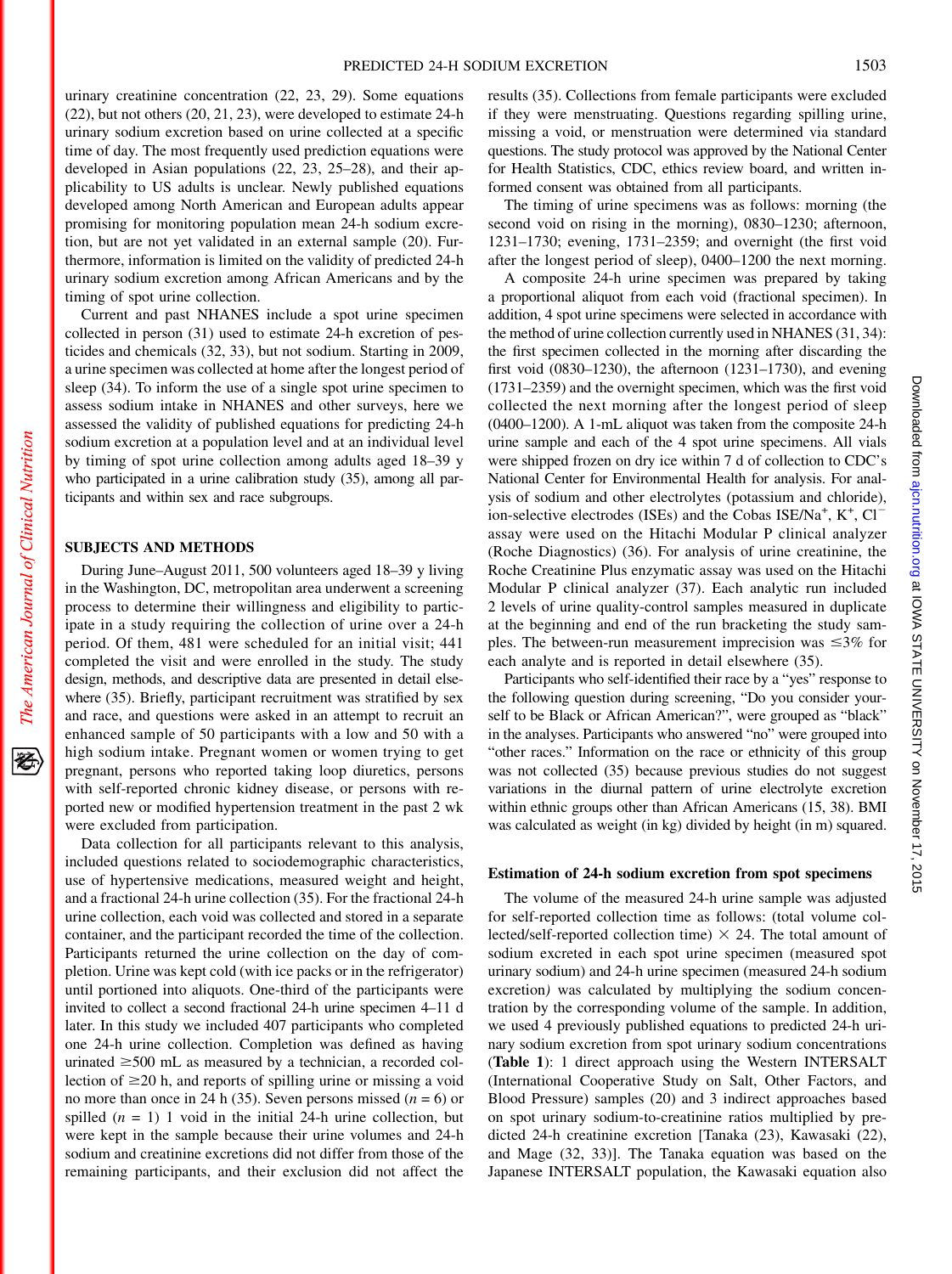The American Journal of Clinical Nutrition 经

> TABLE<sub>1</sub> TABLE 1

| I                        |
|--------------------------|
|                          |
| $\ddot{\phantom{a}}$     |
|                          |
|                          |
|                          |
| l                        |
|                          |
|                          |
|                          |
|                          |
|                          |
|                          |
|                          |
|                          |
|                          |
|                          |
| $\overline{\phantom{a}}$ |
|                          |
| Case Case Case           |
|                          |
|                          |
|                          |
|                          |
|                          |
| i                        |
|                          |
| l                        |
|                          |
| i                        |
|                          |
|                          |
|                          |
|                          |
| ï                        |
| ֦֧֚֝֬                    |
|                          |
| ı                        |
|                          |
|                          |
|                          |
| ׇ֚֘֝֡                    |
|                          |
| $\overline{a}$<br>i      |
|                          |
| ¢                        |
| $\ddot{\phantom{0}}$     |
|                          |
|                          |
|                          |
|                          |
| Ě                        |
|                          |

| Equation                                                          | Age range | observed 24-h sodium excretion<br>Low to high group mean | Predictive equation for 24-h sodium excretion                                                                                                                                                                                                                                  | Reference     |
|-------------------------------------------------------------------|-----------|----------------------------------------------------------|--------------------------------------------------------------------------------------------------------------------------------------------------------------------------------------------------------------------------------------------------------------------------------|---------------|
| Developed in North American and European populations<br>INTERSALT |           | mg                                                       | mg                                                                                                                                                                                                                                                                             |               |
| Male $(n = 2841)$                                                 | $20 - 59$ | 3386-5520 <sup>2</sup>                                   | = 23 × (25.46 + [0.46 × spot Na (mmol/L)] – [2.75 × spot<br>Cr (mmol/L)] – [0.13 $\times$ spot K (mmol/L)] + [4.10 $\times$                                                                                                                                                    | $\widehat{c}$ |
| Female $(n = 2852)$                                               | $20 - 59$ | 2709-3852 <sup>3</sup>                                   | = $23 \times \{5.07 + [0.34 \times spot Na (mmol/L)] - [2.16 \times spot$<br>BMI (kg/m <sup>2</sup> )] + [2.35 × age (y)] - [0.03 × age <sup>2</sup> (y)]}<br>Cr (mmol/L)] – [0.09 $\times$ spot K (mmol/L)] + [2.39 $\times$<br>BMI (kg/m <sup>2</sup> )] + [0.26 × age (y)]} | (20)          |
| Developed in Japanese populations<br>Tanaka                       |           |                                                          |                                                                                                                                                                                                                                                                                |               |
| Male and female $(n = 591)$                                       | $20 - 59$ | $3337 - 5150^{4}$                                        | = 23 × (21.98 × XNa <sup>0.392</sup> ), where XNa = [spot Na (mmol/<br>L)/spot creatinine (mg/dL) $\times$ 10] $\times$ [Pr24hCr (mg/d)] <sup>5</sup>                                                                                                                          | (23)          |
| Male and female $(n = 159)$<br>Kawasaki                           | $20 - 79$ | 4287-5350°                                               | = 23 × (16.3 × XNa <sup>0.5</sup> ), where XNa = [spot Na (mmol/L)/<br>spot Cr (mg/dL) $\times$ 10] $\times$ [Pr24hCr (mg/d)] <sup>7</sup>                                                                                                                                     | (22)          |
| Theoretical equation developed for use with NHANES<br>Mage        |           |                                                          |                                                                                                                                                                                                                                                                                |               |
| Male and female <sup>8</sup>                                      | Ź         | ≸                                                        | = $\{[23 \times spot]$ Ma (mmol/L)]/[spot Cr (mg/dL) $\times$ 10]} $\times$<br>$[Pr24hCr(mg/d)]^{9}$                                                                                                                                                                           | (32, 33)      |
|                                                                   |           |                                                          |                                                                                                                                                                                                                                                                                |               |

Cr, creatinine; INTERSALT, International Cooperative Study on Salt and Blood Pressure; spot, spot urine; NA, not applicable; Pr24hCr, predicted 24-h urine creatinine excretion. 1Cr, creatinine; INTERSALT, International Cooperative Study on Salt and Blood Pressure; spot, spot urine; NA, not applicable; Pr24hCr, predicted 24-h urine creatinine excretion.

<sup>2</sup>Low (Charleroi, Belgium) to high (Krakow, Poland) mean sodium intake among women enrolled in the INTERSALT study in Western populations. Low (Charleroi, Belgium) to high (Krakow, Poland) mean sodium intake among women enrolled in the INTERSALT study in Western populations. Low (Cottbus, Germany) to high (Bassiano, Italy) mean sodium intake among men enrolled in the INTERSALT study in Western populations.

 Low (Cottbus, Germany) to high (Bassiano, Italy) mean sodium intake among men enrolled in the INTERSALT study in Western populations. Low (among women in Osaka, Japan) to high (among men in Toyama, Japan) mean sodium content in persons enrolled in the INTERSALT study in Japan. Low (among women in Osaka, Japan) to high (among men in Toyama, Japan) mean sodium content in persons enrolled in the INTERSALT study in Japan.

 $5$ Pr24hCr (mg/d) = [-2.04 × age (y)] + [14.89 × weight (kg)] + [16.14 × height (cm)] - 2244.45.  $P_{224hCr}$ Cr (mg/d) = [-12.04  $\times$  age (y)] + [14.89  $\times$  weight (kg)] + [14.8] + [14.8] + [14.8] height (cm)] - 2244.45.

 ${}^6$ Low (women) to high (men) mean sodium intake among persons living in Japan (location not specified). Low (women) to high (men) mean sodium intake among persons living in Japan (location not specified).

Equation for predicted 24-h urine creatinine excretion developed in a separate study of 256 male and 231 female participants and validated in 20 male and 27 female Japanese and foreign (including 16 American) subjects (39). Pr24hCr (mg/d) for men = [-12.63 × age (y)] + [15.12 × weight (kg)] + [7.39 × height (cm)] - r9.9; Pr24hCr (mg/d) for women = [-4.72 × age (y)] + [8.58 × weight (kg)] + [5.09 × Equation for predicted 24-h urine creatinine excretion developed in a separate study of 256 male and 231 female participants and validated in 20 male and 27 female Japanese and foreign (including 16 American) subjects (39). Pr24hCr (mg/d) for men = [-12.63  $\times$  age (y)] + [15.12  $\times$  weight (kg)] + [7.39  $\times$  height (cm)] - 79.9; Pr24hCr (mg/d) for women = [-4.72  $\times$  age (y)] + [8.58  $\times$  weight (kg)] + [5.09  $\times$ height  $(cm)$ ] - 74.5. height  $(cm)$ ]  $-$  74.5.

publications (32, 33) on differences in muscle mass by race (black compared with other) and BMI (20, 21): Pr24hCr (mg/d) for men = 0.00179 × [140 - age (y)] × [weight (kg)<sup>1,5</sup> × height (cm)<sup>0,5</sup>] × [1 + 0.18  $\times$  A  $\times$  [1.366-0.0159  $\times$  BMI (kg/m<sup>2</sup>)]. Pr24hCr (mg/d) for women = 0.00163  $\times$  [140 - age (y)]  $\times$  [weight (kg)<sup>15</sup>  $\times$  height (cm)<sup>0-5</sup>]  $\times$  [1.40 ki qub (cm)<sup>0-5</sup>]  $\times$  [1.41 + 0.18  $\times$  A  $\times$  [1.429-0.0198  $9$  Equation for predicted 24-h urine creatinine excretion developed in a separate study of 249 men in Canada (40) with corrections based on the relative amounts of fat and muscle mass in women and in later  $v$  Equation for predicted 24-h urine excretion developed in a separate study of 249 men in Canada (40) with corrections based on the relative amounts of fat and muscle mass in women and in later publications (32, 33) on differences in muscle mass by race (black compared with other) and BMI (20, 21): Pr24hCr (mg/d) for men = 0.00179 × [140 - age (y)] × [weight (kg)<sup>1.5</sup> × [1 + 0.18 = 0.18] > [1 + 0.18]  $X \times A \times [1.366-0.0159 \times BMI$  (kg/m<sup>2</sup>)]. Pr24hCr (mg/d) for women = 0.00163  $\times$  [140 - age (y)]  $\times$  [weight (kg)<sup>1.5</sup>  $\times$  height (cm)<sup>0.13</sup>  $\times$  height (cm)<sup>0.5</sup>]  $\times$  [1.429–0.0198  $\times$  BMI (kg/m<sup>2</sup>)], where A is African <sup>8</sup>The Mage equation was developed to predict urine pesticide and chemical exposure with NHANES urine specimens and was not calibrated or validated against measured 24-h urine excretion. The Mage equation was developed to predict urine pesticide and chemical exposure with NHANES urine specimens and was not calibrated or validated against measured 24-h urine excretion.

American or black race  $= 1$ , other race  $= 0$ .

American or black race = 1, other race = 0.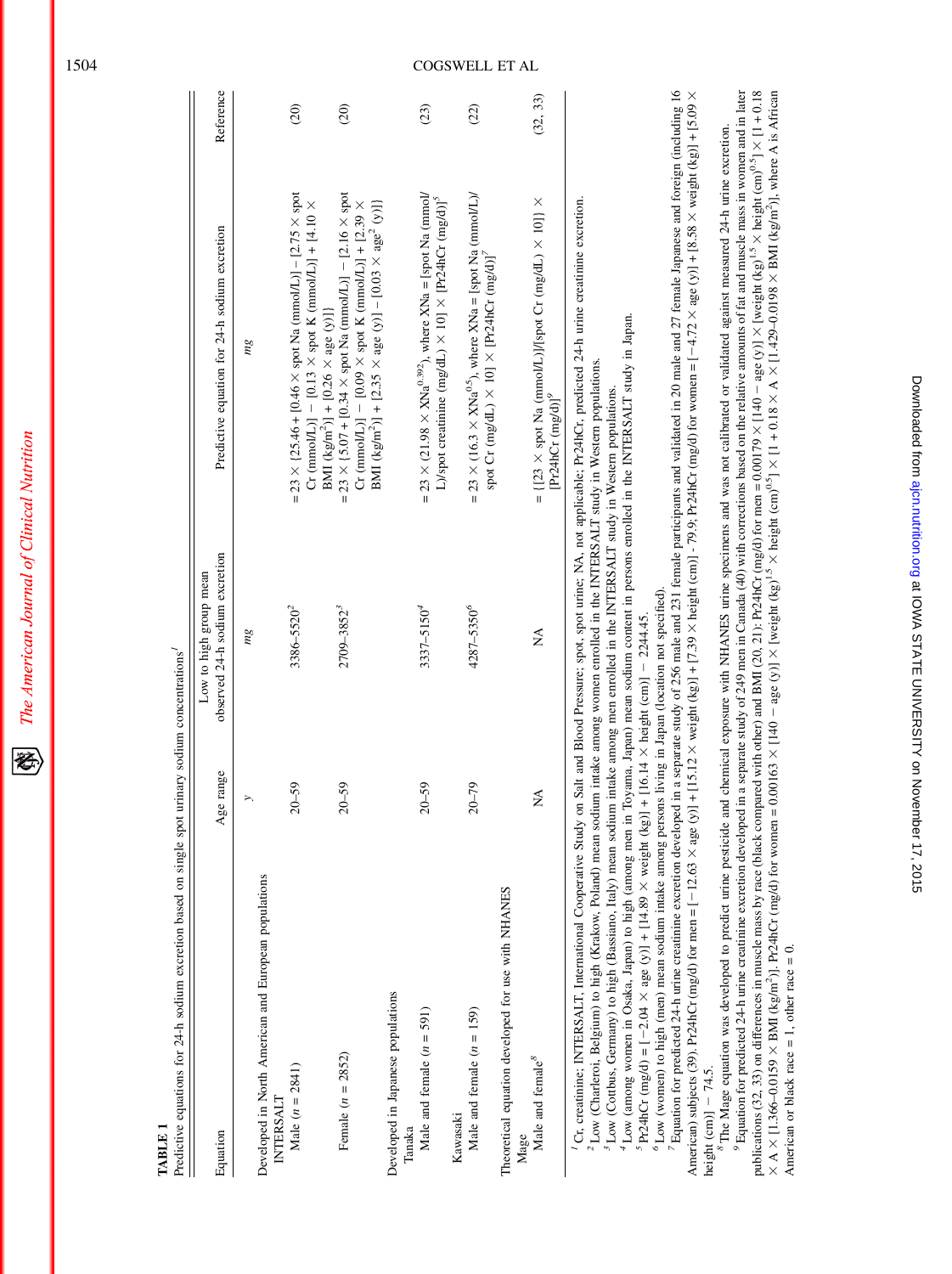## PREDICTED 24-H SODIUM EXCRETION 1505

### TABLE 2

Measured and predicted 24-h urinary sodium excretion by population subgroup and the timing of spot urine collection in adults aged 18–39  $y<sup>1</sup>$ 

|                    |     |                                   | Predicted 24-h urinary<br>sodium excretion |                     |                       |                   |  |
|--------------------|-----|-----------------------------------|--------------------------------------------|---------------------|-----------------------|-------------------|--|
| No. of<br>subjects |     | Measured 24-h<br>sodium excretion | INTERSALT <sup>2</sup>                     | Tanaka <sup>3</sup> | Kawasaki <sup>4</sup> | $\text{Mage}^5$   |  |
|                    |     | mg/d                              | mg/d                                       | mg/d                | mg/d                  | mg/d              |  |
| All                |     |                                   |                                            |                     |                       |                   |  |
| Morning            | 339 | $3323 \pm 1437^6$                 | $3157 \pm 891^7$                           | $3574 \pm 893^7$    | $4623 \pm 1471^7$     | $4016 \pm 2795^7$ |  |
| Afternoon          | 389 | $3287 \pm 1408$                   | $3197 \pm 824$                             | $3655 \pm 870^7$    | $NA^8$                | $4156 \pm 2717^7$ |  |
| Evening            | 402 | $3298 \pm 1399$                   | $3178 \pm 846^7$                           | $3553 \pm 820^7$    | $NA^8$                | $3872 \pm 2530^7$ |  |
| Overnight          | 406 | $3295 \pm 1400$                   | $3028 \pm 809^7$                           | $3272 \pm 779$      | $NA^8$                | $3150 \pm 2002$   |  |
| Black men          |     |                                   |                                            |                     |                       |                   |  |
| Morning            | 76  | $3536 \pm 1608$                   | $3569 \pm 1131$                            | $3554 \pm 899$      | $4943 \pm 1536^7$     | $4723 \pm 3382^7$ |  |
| Afternoon          | 85  | $3508 \pm 1640$                   | $3630 \pm 1029$                            | $3584 \pm 864$      | $NA^8$                | $4748 \pm 3020^7$ |  |
| Evening            | 88  | $3529 \pm 1617$                   | $3616 \pm 1058$                            | $3543 \pm 914$      | $NA^8$                | $4686 \pm 3391^7$ |  |
| Overnight          | 89  | $3524 \pm 1608$                   | $3411 \pm 952$                             | $3254 \pm 724$      | $NA^8$                | $3664 \pm 2247$   |  |
| <b>Black women</b> |     |                                   |                                            |                     |                       |                   |  |
| Morning            | 90  | $3195 \pm 1344$                   | $3010 \pm 642$                             | $3655 \pm 819^7$    | $4347 \pm 1169^7$     | $4113 \pm 2472^7$ |  |
| Afternoon          | 102 | $3219 \pm 1331$                   | $3030 \pm 712$                             | $3655 \pm 901^7$    | $NA^8$                | $4142 \pm 2765^7$ |  |
| Evening            | 107 | $3177 \pm 1317$                   | $2917 \pm 688^7$                           | $3517 \pm 795^7$    | $NA^8$                | $3725 \pm 2257^7$ |  |
| Overnight          | 107 | $3177 \pm 1317$                   | $2884 \pm 657$                             | $3420 \pm 767^7$    | $NA^8$                | $3407 \pm 1940$   |  |
| Other men          |     |                                   |                                            |                     |                       |                   |  |
| Morning            | 77  | $3600 \pm 1514$                   | $3433 \pm 843$                             | $3598 \pm 932$      | $5111 \pm 1641^7$     | $4169 \pm 2885^7$ |  |
| Afternoon          | 90  | $3529 \pm 1430$                   | $3432 \pm 738$                             | $3588 \pm 794$      | $NA^8$                | $4013 \pm 2552^7$ |  |
| Evening            | 94  | $3559 \pm 1427$                   | $3494 \pm 784$                             | $3593 \pm 788$      | $NA^8$                | 3999 $\pm 2369^7$ |  |
| Overnight          | 97  | $3555 \pm 1427$                   | $3269 \pm 753^7$                           | $3185 \pm 733^7$    | $NA^8$                | $3000 \pm 1818^7$ |  |
| Other women        |     |                                   |                                            |                     |                       |                   |  |
| Morning            | 96  | $3051 \pm 1259$                   | $2747 \pm 687^7$                           | $3494 \pm 930^7$    | $4236 \pm 1378^7$     | $3243 \pm 2311$   |  |
| Afternoon          | 112 | $2986 \pm 1207$                   | $2831 \pm 571$                             | $3761 \pm 906^7$    | $NA^8$                | $3834 \pm 2518^7$ |  |
| Evening            | 113 | $3017 \pm 1206$                   | $2822 \pm 555^7$                           | $3560 \pm 802^7$    | $NA^8$                | $3271 \pm 1892$   |  |
| Overnight          | 113 | $3004 \pm 1213$                   | $2656 \pm 661^7$                           | $3220 \pm 856^7$    | $NA^8$                | $2632 \pm 1887^7$ |  |

<sup>1</sup> All values are means  $\pm$  SDs of measured 24-h urinary sodium excretion and or predicted 24-h urinary sodium excretion based on 1 of the 4 estimation equations (in single spot urine specimens): INTERSALT, Tanaka, Kawasaki, and Mage. The timing of urine specimens was as follows: morning (the second void on rising in the morning), 0830–1230; afternoon, 1231–1730; evening, 1731–2359; and overnight (the first void after the longest period of sleep), 0400– 1200 the next morning. INTERSALT, International Cooperative Study on Salt and Blood Pressure.<br><sup>2</sup> Reference 20. For men: predicted 24-h urinary sodium excretion (mg/d) = 23 × {25.46 + [0.46 × timed-spot sodium concentrati

 $\times$  timed-spot creatinine concentration (mmol/L)] – [0.13  $\times$  timed-spot potassium concentration (mmol/L)] + [4.10  $\times$  BMI (kg/m<sup>2</sup>)] + [0.26  $\times$  age (y)]}. For women: predicted 24-h urinary sodium excretion (mg/d) =  $23 \times \{5.07 + [0.34 \times \text{timed-spot condition condition (mmol/L)}] - [2.16 \times \text{timed-spot creation}]\}$ concentration (mmol/L)] - [0.09  $\times$  timed-spot potassium concentration (mmol/L)] + [2.39  $\times$  BMI (kg/m<sup>2</sup>)] + [2.35  $\times$  age (y)] - [0.03 $\times$  age<sup>2</sup> (y)]).

<sup>3</sup> Reference 23. Predicted 24-h urinary sodium excretion (mg/d) = 23  $\times$  (21.98  $\times$  XNa<sup>0.392</sup>), where XNa = [spot sodium concentration (mmol/L)/spot creatinine concentration (mg/dL)  $\times$  10]  $\times$  [predicted 24-h creatinine (mg/d)]. Predicted 24-h creatinine (mg/d) = [-2.04  $\times$  age (y)] + [14.89  $\times$  weight (kg)] + [16.14  $\times$  height (cm)] - 2244.45.<br><sup>4</sup>Reference 22. Predicted 24-h urinary sodium excretion (mg/d) = 23  $\times$  (16.3  $\times$  XNa<sup>0.5</sup>). For men: predicted 24-h creatinine (mg/d) = [-12.63  $\times$  age (y)]

 $+[15.12 \times \text{weight (kg)} + [7.39 \times \text{height (cm)}] - 79.9$ . For women: predicted 24-h creatinine (mg/d) =  $[-4.72 \times \text{age (y)} + [8.58 \times \text{weight (kg)}] + [5.09 \times \text{height (kg)}]$ height (cm)] - 74.5.<br><sup>5</sup>References 32 and 33. Predicted 24-h sodium excretion (mg/d) = {[23 × spot sodium concentration (mmol/L)]/[spot creatinine concentration (mg/dL)

 $3 \times 10$ ]  $\times$  [predicted 24-h creatinine (mg/d)]. For men: predicted 24-h creatinine (mg/d) = 0.00179  $\times$  [140 - age (y)]  $\times$  [weight<sup>1.5</sup> (kg)  $\times$  height<sup>0.5</sup> (cm)]  $\times$  $[1 + 0.18 \times (black = 1, non-black = 0)] \times [1.366 - 0.0159 \times BMI (kg/m<sup>2</sup>)]$ . For women: predicted 24-h creatinine (mg/d) = 0.00163 × [140 - age (y)] ×  $[weight^{1.5} (kg) \times height^{0.5} (cm)] \times [1 + 0.18 \times (black = 1, nonblack = 0)] \times [1.429 - 0.0198 \times BMI (kg/m<sup>2</sup>)].$ 

 $\delta$ The mean measured sodium excretion within each race-sex group differs slightly because of the inclusion of only those participants who had a urine sample during the same time period.<br><sup>7</sup> Significantly different from measured 24-h urinary sodium excretion,  $P < 0.05$  (paired t test).<br><sup>8</sup> Not applicable because the Kawasaki equation was developed to estimate 24-h urina

was developed in a Japanese population, but has been applied to Western populations (25), and the Mage equation was used to estimate urine pesticide and chemical exposure with NHANES urine specimens. Prediction of 24-h creatinine concentrations varied in these equations. All of these 3 equations (Tanaka, Kawasaki, and Mage) took age, weight, and height into account in their prediction of creatinine. However, only the Kawasaki and Mage equations have sex-specific predictions of creatinine. With Mage, we used a creatinine correction for differences in muscle

mass by race (33). Because, the Kawasaki equation was specifically developed for use with a second morning urine specimen collected after the first void in the morning, we only evaluated its use with our "morning" specimen.

#### Statistical analysis

First we examined the means and SDs for measured 24-h urinary sodium excretion and predicted 24-h urinary sodium excretion

犵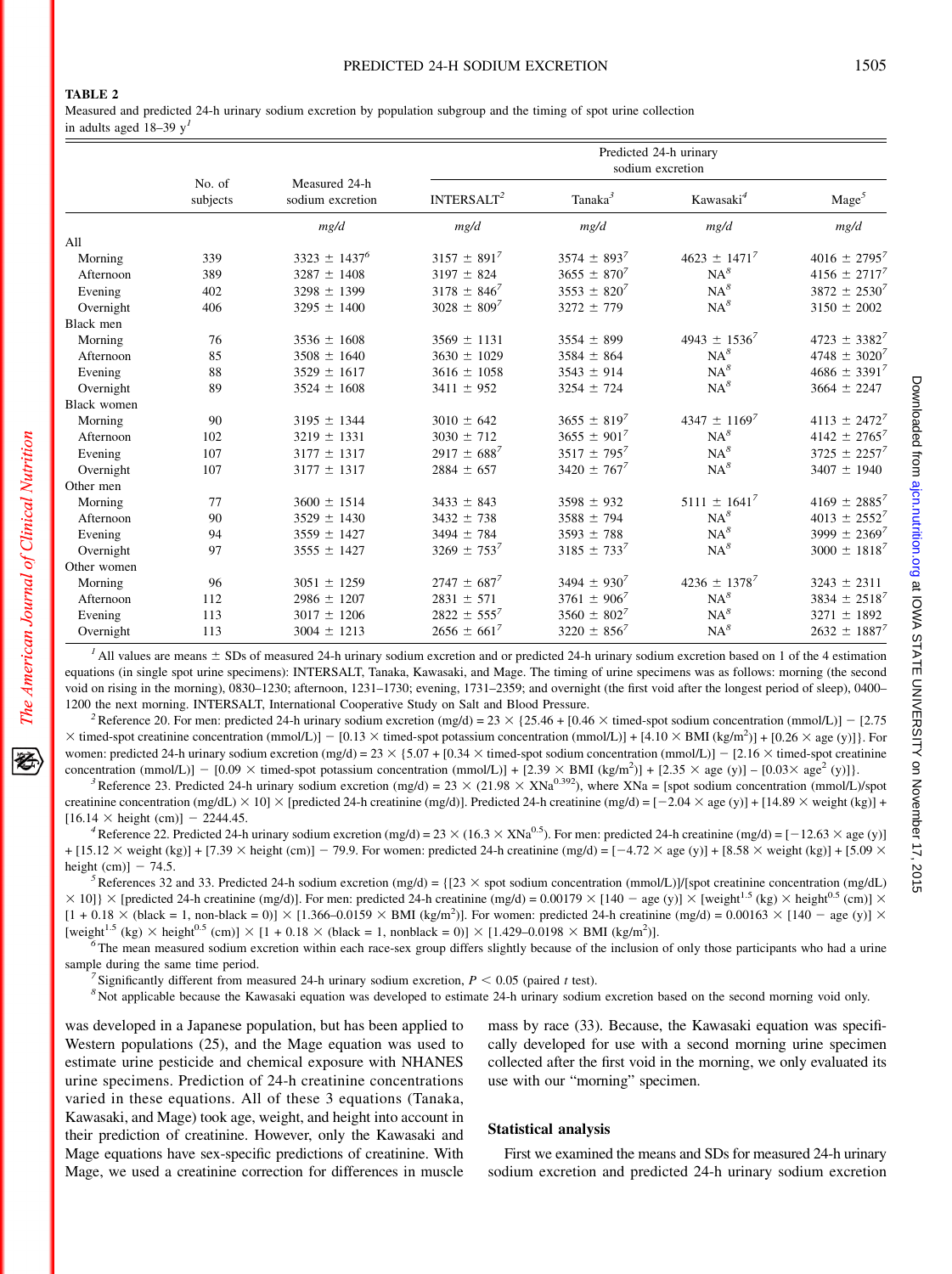

FIGURE 1. Mean bias in predicted minus measured 24-h urinary sodium excretion based on the same day by prediction equation and by timing of the spot urine collection in adults aged 18–39 y. The mean bias in predicted 24-h sodium excretion by using each equation is shown for a single urine specimen collected in the morning  $(\blacksquare)$ , in the afternoon  $(\blacklozenge)$ , in the evening  $(\blacktriangle)$ , and overnight  $(\blacksquare)$ . The 95% CIs for the mean bias are shown by the vertical lines surrounding each mean. INTERSALT, International Cooperative Study on Salt and Blood Pressure.

using each of the 4 predictive equations with each of the 4 single spot urine collections among all participants and among 4 race and sex subgroups (black men, black women, other race men, and other race women). Because not all participants voided during each of the 4 time periods examined, we predicted mean measured 24-h urinary sodium excretion based on the same sample of participants who voided during the specified time period (eg, morning). To evaluate whether a spot urine collection can be used with predictive equations to estimate population mean 24-h urinary sodium excretion measured on the same day, we examined bias



FIGURE 2. Mean bias in predicted minus measured 24-h urinary sodium excretion based on the same day by prediction equation and by timing of the spot urine collection in adults aged 18–39 y within the following race-sex subgroups: black men (A), black women (B), other race men (C), and other race women (D). The mean bias in predicted 24-h sodium excretion by using each equation is shown for a single urine specimen collected in the morning  $(\blacksquare)$ , in the afternoon  $(\blacklozenge)$ , in the evening  $(\blacktriangle)$ , and overnight ( $\blacklozenge$ ). The 95% CIs of the mean bias are shown by the vertical lines surrounding each mean. Among other race men, the lower limit of the 95% CI of the mean bias in predicted 24-h sodium excretion with the use of Mage equations with overnight specimens was -843 mg. INTERSALT, International Cooperative Study on Salt and Blood Pressure.

The American Journal of Clinical Nutrition

经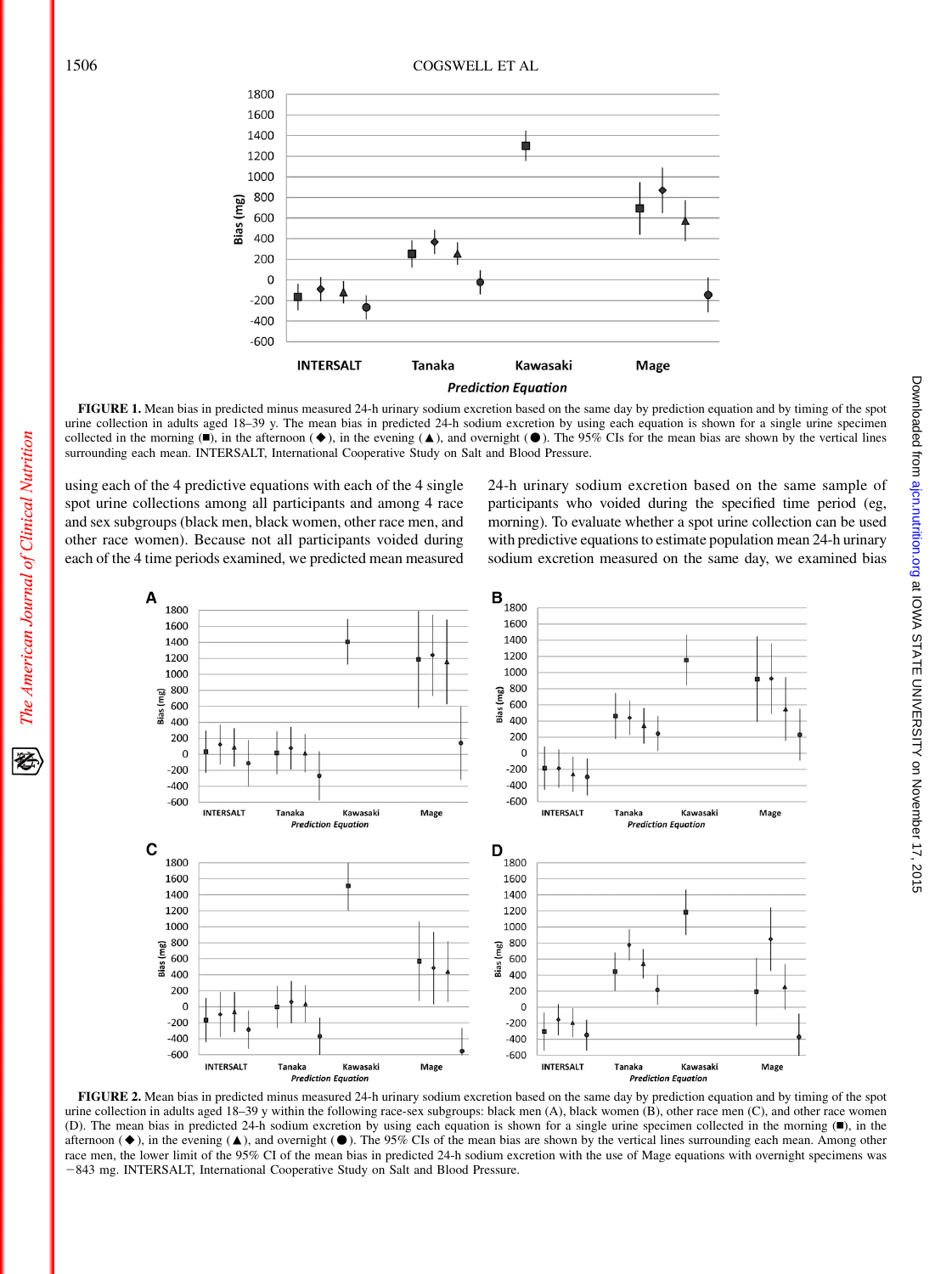

FIGURE 3. Bland-Altman plots of the relative bias (difference in agreement) between measured 24-h urinary sodium excretion on one day and predicted 24-h urinary sodium excretion on the same day based on the INTERSALT equation (27) and spot urinary sodium collected in the morning (A), in the afternoon (B), in the evening (C), and overnight (D). The relative bias for each individual is the predicted minus the measured 24-h urinary sodium excretion divided by the mean of the predicted and measured 24-h urinary sodium multiplied by 100 and is plotted against the mean of the predicted and measured 24-h urinary sodium excretion. The solid black line represents the mean relative difference (bias). The dashed lines represent the 95% limits of agreement of the mean relative difference  $\pm$  1.96  $\times$  SD. INTERSALT, International Cooperative Study on Salt and Blood Pressure.

between predicted and measured 24-h urine collections for each of the 4 published equations (INTERSALT, Tanaka, Kawasaki, and Mage) by the timing (morning, afternoon, evening, and overnight) of spot urine collections (except for the Kawasaki equation, which was only evaluated with the morning sample) for all participants and also among race and sex subgroups.

We evaluated the group mean bias in predicted 24-h urine excretion by calculating the difference (predicted – measured) in 24-h urine excretion for each participant and calculating the mean of these differences. Paired  $t$  tests were used to assess the statistical significance of differences in predicted-measured 24-h excretion. The 95% CIs were calculated as  $\pm$  1.96  $\times$  SE of the mean differences.

Because the distribution of the individual biases (predicted – measured) were somewhat skewed, to evaluate the individual differences over the distribution of 24-h sodium excretion, we also calculated the mean and individual relative bias from Bland-Altman plots (41, 42). The Bland-Altman relative bias is the individual difference between the predicted and measured sodium excretion divided by the mean of the predicted and measured excretions. We examined whether individual bias differed across the range of 24-h urinary sodium excretion by

plotting the relative bias for each individual against the mean of the predicted and measured for that individual and determined the 95% limits of agreement (relative bias  $\pm$  1.96  $\times$  SD). We also calculated the Spearman correlation coefficients to examine the relation between individual measured 24-h urinary sodium excretion and individual predicted 24-h urine excretion for the total sample and by race-sex subgroup.

To address potential bias related to potential incomplete 24-h urine collection, we replicated our analyses 1) after excluding individuals who were missing one void and 2) after excluding individuals with potential incomplete urine samples. For 2), we used an alternative marker of completeness of urine collection (43–47), measured-to-expected 24-h urine creatinine ratio excluding participants with a 24-h urine creatinine ratio  $< 0.6$ based on equations for expected (predicted) creatinine by using age, weight, height, and race (32). To address potential bias due to inclusion of individuals with hypertension, we also replicated our analyses excluding participants who reported that they had ever been told by a doctor or other health professional that they had hypertension (high blood pressure) or reported currently taking one or more antihypertensive medications. All the statistical analyses were conducted by using SAS version 9.3 (SAS Doward to I using unitation.org at IONA STATE DINIVERSITY on November 17, 2015

Downloaded from ajcn.nutrition.org at IOWA STATE UNIVERSITY on November 17, 2015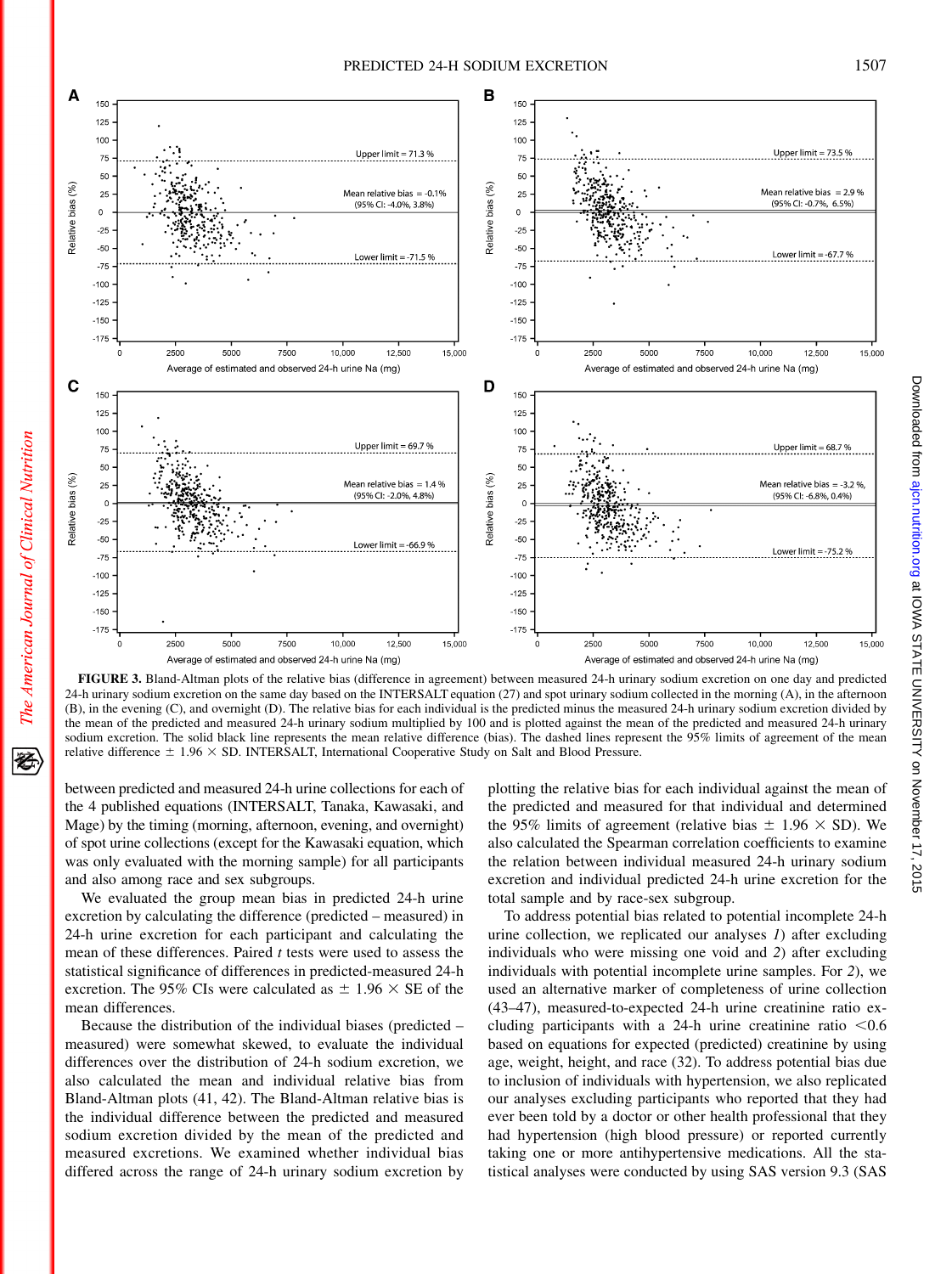

FIGURE 4. Bland-Altman plots of the relative bias (difference in agreement) between measured 24-h urinary sodium excretion on one day and predicted 24-h urinary sodium excretion on the same day based on the Tanaka equation (30) and spot urinary sodium collected in the morning (A), in the afternoon (B), in the evening (C), and overnight (D). The relative bias for each individual is the predicted minus the measured 24-h urinary sodium excretion divided by the mean of the predicted and measured 24-h urinary sodium multiplied by 100 and is plotted against the mean of the predicted and measured 24-h urinary sodium excretion. The solid black line represents the mean relative difference (bias). The dashed lines represent the 95% limits of agreement of the mean relative difference  $\pm$  1.96  $\times$  SD.

Institute). Statistical significance was defined as  $P < 0.05$ . No adjustment was made for multiple comparisons.

#### RESULTS

The American Journal of Clinical Nutrition

经

## Mean measured and predicted 24-h urinary sodium excretions

Not all participants voided urine during each time period. Mean predicted 24-h urinary sodium excretion varied by prediction equation, the timing of the spot urine collection, race, and sex (Table 2). Mean biases (predicted minus observed 24-h sodium excretion) with the INTERSALT equations were  $-165$ mg (95% CI:  $-295$ ,  $-36$  mg) with the morning specimen,  $-90$  mg (95% CI:  $-208$ , 28 mg) with the afternoon specimen,  $-120$  mg (95% CI:  $-230$ ,  $-11$  mg) with the evening specimen (**Figure 1**), and  $-267$  ( $-384$ ,  $-151$  mg) with the overnight specimen. With the Tanaka equations, the mean bias was small and not statistically significant with the overnight specimen  $(-23 \text{ mg}; 95\% \text{ CI:})$  $-141$ , 95 mg), but positive and statistically significant with the morning (251 mg), afternoon (368 mg), and evening (255 mg) specimens. Using Kawasaki equations with the morning specimen,

mean bias was 1300 mg (95% CI: 1152, 1300 mg) (Table 2 and Figure 1). With the Mage equations, mean bias was not statistically significant with overnight specimens  $(-145 \text{ mg}; 95\% \text{ CI:})$  $-314$ , 25 mg), but was positive and statistically significant with the morning (693 mg), afternoon (869 mg), and evening (574 mg) specimens.

Within race and sex subgroups, mean bias was not significant and of similar magnitude when the INTERSALT  $(<\pm 200$  mg) equations were used with the morning, afternoon, or evening specimen, with a few exceptions (Table 2). The mean bias when the INTERSALT equations were used with the evening spot urine specimens from black women was  $-260$  mg (95% CI:  $-479$ ,  $-41$  mg) and with the morning specimens in other race women was  $-304$  mg (95% CI:  $-542$ ,  $-66$  mg) (Table 2, Figure 2). In women, the mean bias when the Tanaka equation was used with the overnight specimen was 243 mg (95% CI: 26, 459 mg) for blacks and 216 mg (95% CI: 30, 402 mg) for other races (Table 2, Figure 2). In contrast, the mean bias when the Tanaka equation was used with the overnight specimen was in the opposite direction among men and statistically significant among other race men  $(-370 \text{ mg}; 95\% \text{ CI}$ :  $-601, -138 \text{ mg})$  (Table 2, Figure 2). Within race and sex subgroups, mean biases were in the same direction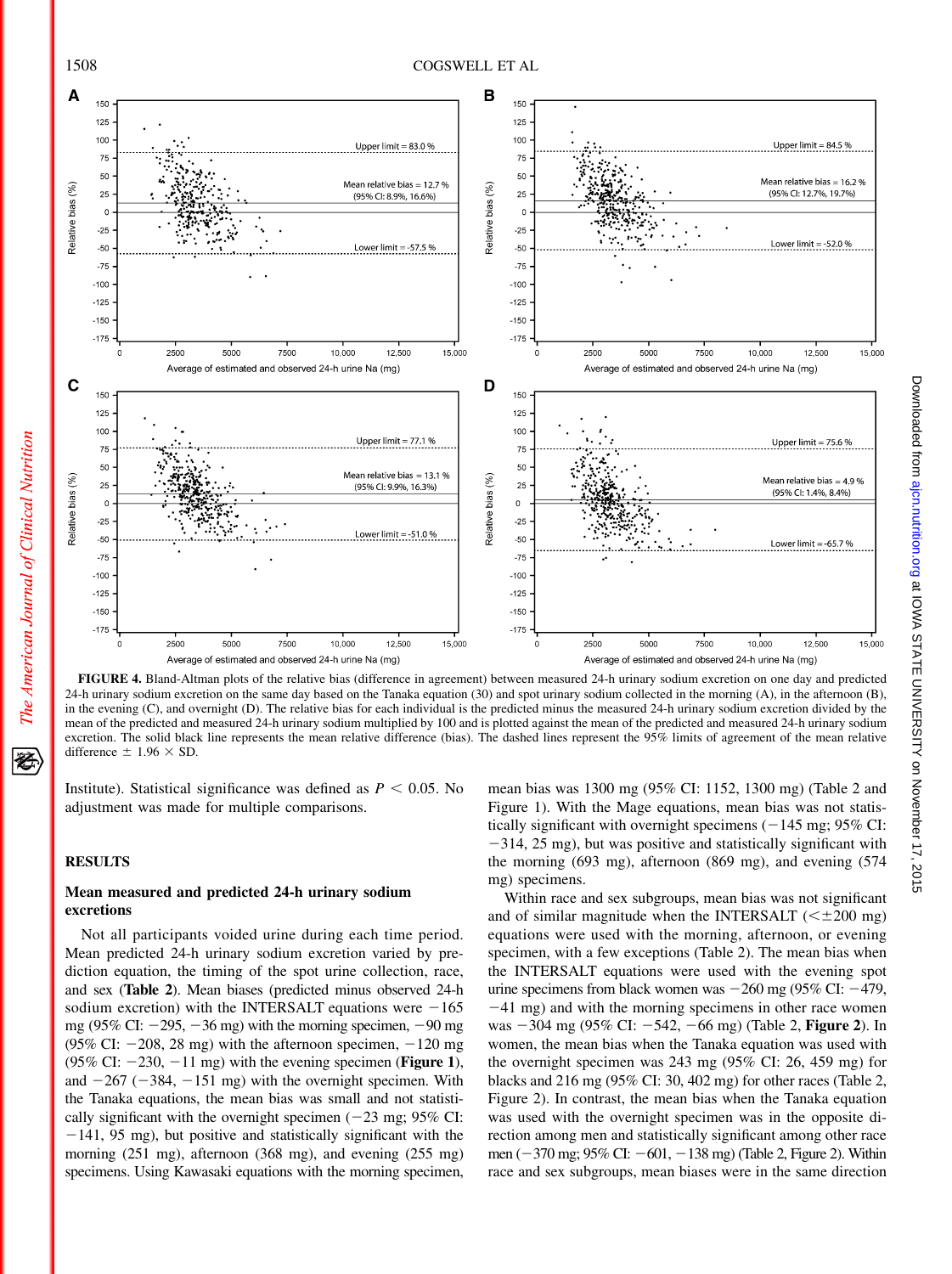and of similar magnitude when the Kawasaki equations  $(>1000$ mg) were used with morning specimens (Table 2, Figure 2). In races other than black, the mean bias when the Mage equation was used with the overnight specimen was  $-555$  mg (95% CI:  $-843$ ,  $-265$  mg) for men and  $-372$  mg (95% CI:  $-664$ ,  $-81$ mg) for women (Table 2, Figure 2), but among black men and women was positive, although not statistically significant.

#### Relative individual differences in predicted and measured 24-h urinary sodium excretion

For individuals, the difference in predicted and measured 24-h urine excretions was not consistent across low to high levels of 24-h sodium excretion. With the INTERSALT and Tanaka equations, overestimation occurred at the low levels of 24-h sodium excretion and underestimation at the high levels (Figures 3 and 4). When the Kawasaki equation was used with the morning specimen, overestimation appeared to occur across low to high levels of 24-h urinary sodium excretions (Figure 5). With the Mage equation, underestimation occurred at low levels and overestimation at high levels of sodium excretion (Figure 6). Although mean relative differences could be small, the 95% limits of agreement were wide for predicted 24-h sodium excretions. When the INTERSALT equation was used with the morning void as an example, the mean relative difference was 0.1% and the upper and lower limits of agreement were  $-71.3\%$  and  $71.5\%$ , respectively (Figure 3). Similar patterns were observed among sex and race subgroups (data not shown).

## Individual correlations with measured 24-h urinary sodium excretion

Total sodium excreted in measured spot urine collections at all 4 times was fair-to-moderately correlated with measured 24-h sodium excretions in all participants (0.45–0.60) (Table 3). Within race and sex subgroups, variability in correlations was somewhat greater. The lowest correlation was 0.24 when the afternoon specimens from other race men were used and the highest was 0.68 when the afternoon specimens from black men were used. Among all participants and race-sex subgroups, the range of correlations of overnight measured spot specimens with measured 24-h sodium excretion was 0.58–0.61.

In all participants, individual correlations between predicted and measured 24-h sodium excretions were 0.44–0.61 (Table 3). Within race-sex subgroups, the lowest correlation with measured 24-h urine excretion was 0.28 when the INTERSALT equation was used with overnight specimens from black women and the highest correlations were 0.71–0.72 when the Tanaka and Mage equations were used with afternoon and evening specimens from black men.

## Additional analyses

Of the 407 participants, 7 (1.7%) participants in day 1 and 3 (2.3%) in day 2 reported missing one void during their collections. After exclusion of these individuals, we found no meaningful difference in the mean relative bias or individual correlations in relation to a single 24-h urine collection. After exclusion of 34 individuals with a measured-to-expected 24-h urine creatinine concentration  $< 0.6$ , correlations did not differ nor did most estimates of bias (data not shown). Notably, the mean bias in predicted 24-h sodium excretion from the INTERSALT equations did not differ with and without exclusion of these participants (data not shown). Less than 1% of participants reported taking blood pressure–lowering medications, and 3% reported having hypertension; their exclusion did not change our results (data not shown).

150 125 Upper limit =  $104.6%$ 100 75 Mean relative bias =  $35.5%$ 50 (95% Cl: 31.7%, 39.3%) Relative bias (%) 25  $\Omega$  $-25$ Lower limit  $=$  -33.6 %  $-50$  $-75$  $-100$  $-125$  $-150$  $-175$ 2500 5000 7500 10,000 12,500 15,000  $\overline{0}$ 

Average of estimated and observed 24-h urine Na (mg)

FIGURE 5. Bland-Altman plots of the relative bias (difference in agreement) between measured 24-h urinary sodium excretion on one day and predicted 24-h urinary sodium excretion on the same day based on the Kawasaki equation (29) and spot urinary sodium collected in the morning. The relative bias for each individual is the predicted minus the measured 24-h urinary sodium excretion divided by the mean of the predicted and measured 24-h urinary sodium multiplied by 100 and is plotted against the mean of the predicted and measured 24-h urinary sodium excretion. The solid black line represents the mean relative difference (bias). The dashed lines represent the 95% limits of agreement of the mean relative difference  $\pm$  1.96  $\times$  SD.

豾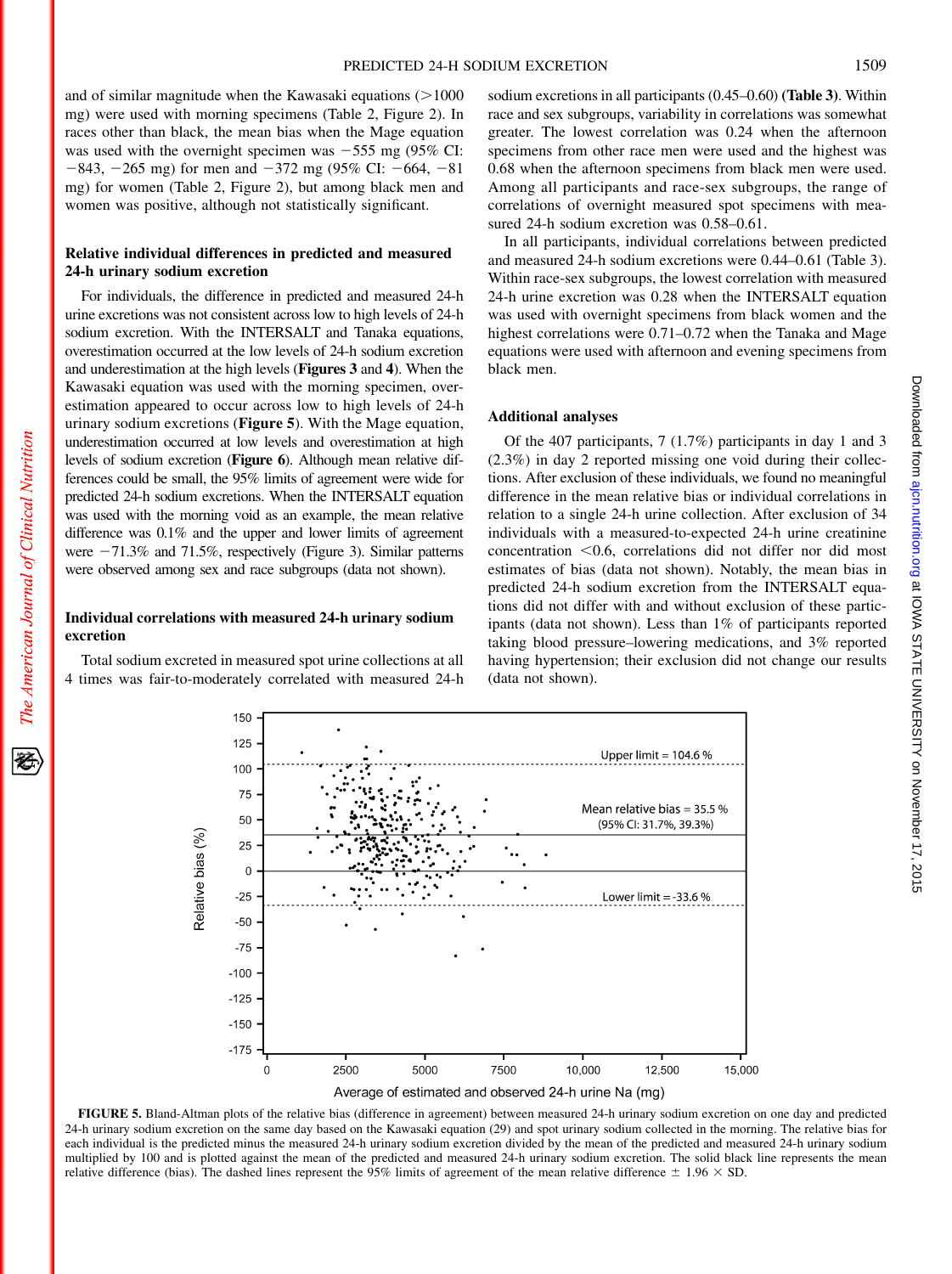

Doward to I using unitation.org at IONA STATE DINIVERSITY on November 17, 2015

Downloaded from ajcn.nutrition.org at IOWA STATE UNIVERSITY on November 17, 2015

FIGURE 6. Bland-Altman plots of the relative bias (difference in agreement) between measured 24-h urinary sodium excretion on one day and predicted 24-h urinary sodium excretion on the same day based on the Mage equation (20, 21) and spot urinary sodium collected in the morning (A), in the afternoon (B), in the evening (C), and overnight (D). The relative bias for each individual is the predicted minus the measured 24-h urinary sodium excretion divided by the mean of the predicted and measured 24-h urinary sodium multiplied by 100 and is plotted against the mean of the predicted and measured 24-h urinary sodium excretion. The solid black line represents the mean relative difference (bias). The dashed lines represent the 95% limits of agreement of the mean relative difference  $\pm$  1.96  $\times$  SD.

## DISCUSSION

Of the prediction equations evaluated, the INTERSALT equations may provide the least biased information about group mean 24-h sodium excretion in young US adults. When used with spot urine specimens collected in the morning, afternoon, or evening, INTERSALT equations appear to estimate group mean 24-h urinary sodium excretion, the current standard for assessment, by  $\pm$ 200 mg for all participants and within most race-sex subgroups. Timing of spot urine specimen collection, sex, and race may affect estimation of 24-h urinary sodium excretion. For individuals, significant over- and underprediction was not consistent across low to high levels of 24-h sodium excretion. The INTERSALT prediction equations, although close to observed levels at the mean, appear to have a positive bias at low levels and a negative bias at high levels of individual 24-h sodium excretion.

In general, mean predicted 24-h sodium excretion based on specimens collected in the afternoon and evening, compared with morning or overnight, was a better approximation of mean 24-h sodium excretion. Metabolic studies indicate that, among healthy persons, most of the sodium consumed is excreted in the afternoon and evening with sodium excretion dipping to low levels from midnight to early morning (13, 18). Thus, one might expect predicted 24-h sodium excretion based on sodium concentrations in afternoon or evening spot specimens to better represent measured 24-h urinary sodium excretion. Mean 24-h urinary sodium excretion predicted with overnight spot urinary sodium concentration was generally lower than that predicted with specimens collected at other times, particularly when the Mage equations were used.

Whereas the concentration of sodium may be lower, the overnight collection has a higher volume (38) and when expressed as total sodium excretion, the overnight collection may be a better predictor of 24-h excretion than collections at other times of the day. Compared with total sodium excretion from morning, afternoon, and evening specimens, total sodium excretion from the overnight spot urine collection was the most strongly correlated with measured 24-h sodium excretion on the same day. Currently, predictive equations use sodium concentrations from spot urine specimens. Measurement of total sodium excretion in a spot urine specimen requires collection of the entire void.

The individual correlations  $(r = 0.2{\text -}0.7)$  of predicted and measured 24-h urinary sodium excretion in our study were similar or lower than those published in previous studies (20, 22, 23, 25–28, 30). Correlations measure the strength of an association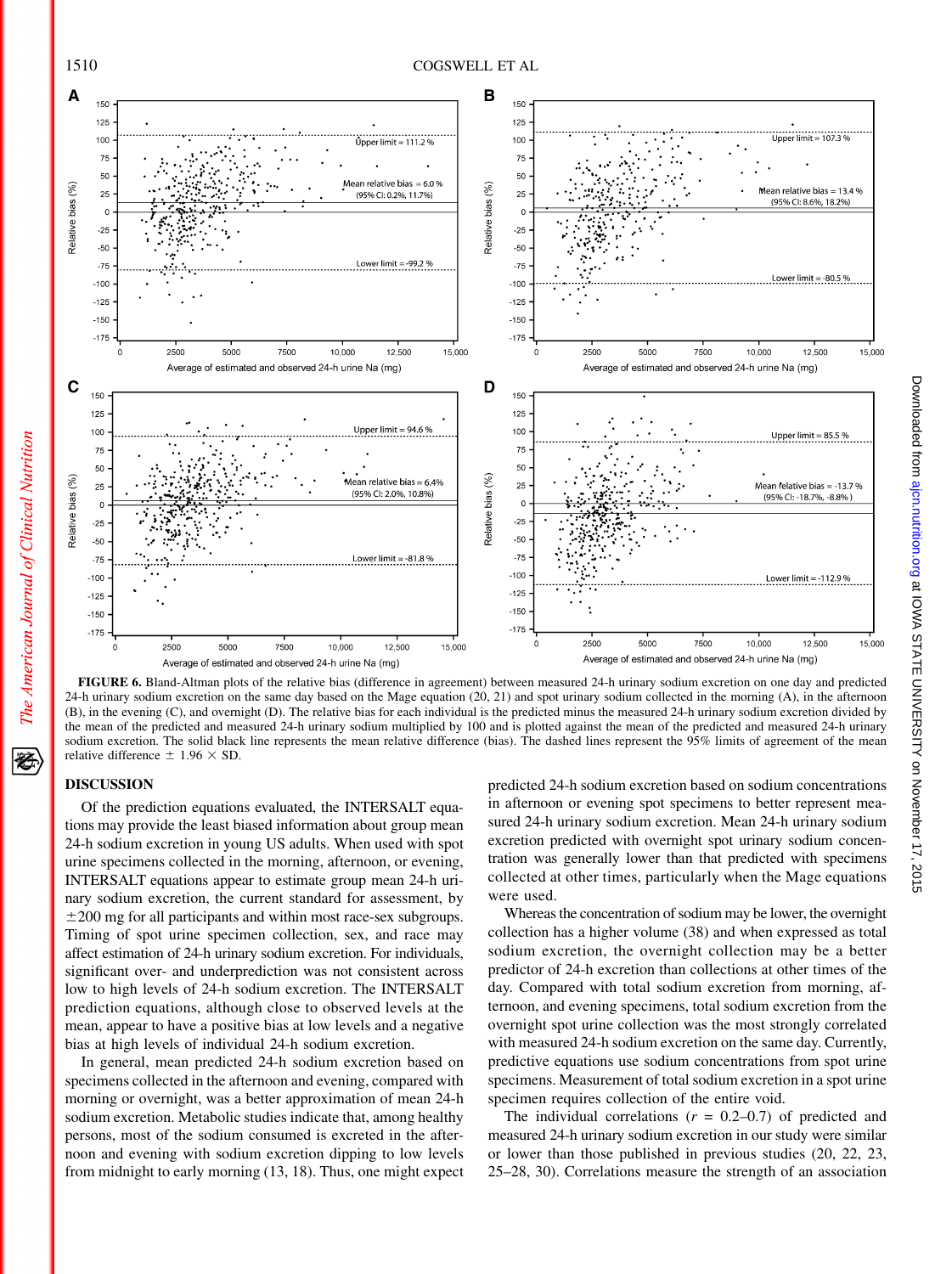Individual correlation coefficients (r) with measured 24-h urinary sodium excretion, by population subgroup and the timing of spot urine specimen collections in adults aged  $18-39$  y<sup>1</sup>

|                    |                    |                                                                | Predicted 24-h urinary sodium excretion |                     |                       |                 |
|--------------------|--------------------|----------------------------------------------------------------|-----------------------------------------|---------------------|-----------------------|-----------------|
|                    | No. of<br>subjects | Measured sodium (mg) excreted<br>in timed-spot urine specimens | INTERSALT <sup>2</sup>                  | Tanaka <sup>3</sup> | Kawasaki <sup>4</sup> | $\text{Mage}^5$ |
| All                |                    |                                                                |                                         |                     |                       |                 |
| Morning            | 339                | 0.45                                                           | 0.47                                    | 0.50                | 0.52                  | 0.51            |
| Afternoon          | 389                | 0.50                                                           | 0.49                                    | 0.51                | $NA^6$                | 0.55            |
| Evening            | 402                | 0.50                                                           | 0.54                                    | 0.59                | $NA^6$                | 0.61            |
| Overnight          | 406                | 0.60                                                           | 0.44                                    | 0.47                | $NA^6$                | 0.51            |
| Black men          |                    |                                                                |                                         |                     |                       |                 |
| Morning            | 76                 | 0.53                                                           | 0.63                                    | 0.65                | 0.65                  | 0.65            |
| Afternoon          | 85                 | 0.68                                                           | 0.71                                    | 0.72                | $NA^6$                | 0.72            |
| Evening            | 88                 | 0.57                                                           | 0.68                                    | 0.71                | $NA^6$                | 0.72            |
| Overnight          | 89                 | 0.61                                                           | 0.46                                    | 0.43                | $NA^6$                | 0.44            |
| <b>Black women</b> |                    |                                                                |                                         |                     |                       |                 |
| Morning            | 90                 | 0.46                                                           | 0.29                                    | 0.34                | 0.36                  | 0.33            |
| Afternoon          | 102                | 0.44                                                           | 0.32                                    | 0.46                | $NA^6$                | 0.47            |
| Evening            | 107                | 0.42                                                           | 0.46                                    | 0.58                | $NA^6$                | 0.60            |
| Overnight          | 107                | 0.58                                                           | 0.28                                    | 0.38                | $NA^6$                | 0.40            |
| Other men          |                    |                                                                |                                         |                     |                       |                 |
| Morning            | 77                 | 0.32                                                           | 0.50                                    | 0.59                | 0.55                  | 0.58            |
| Afternoon          | 90                 | 0.24                                                           | 0.32                                    | 0.43                | $NA^6$                | 0.46            |
| Evening            | 94                 | 0.42                                                           | 0.51                                    | 0.61                | $NA^6$                | 0.62            |
| Overnight          | 97                 | 0.60                                                           | 0.47                                    | 0.54                | $NA^6$                | 0.54            |
| Other women        |                    |                                                                |                                         |                     |                       |                 |
| Morning            | 96                 | 0.42                                                           | 0.41                                    | 0.46                | 0.46                  | 0.48            |
| Afternoon          | 112                | 0.51                                                           | 0.53                                    | 0.52                | $NA^6$                | 0.53            |
| Evening            | 113                | 0.55                                                           | 0.58                                    | 0.52                | $NA^6$                | 0.54            |
| Overnight          | 113                | 0.61                                                           | 0.52                                    | 0.58                | $NA^6$                | 0.60            |

 $<sup>1</sup>$  All values are Spearman correlation coefficients between measured 24-h urinary sodium excretion and all sodium</sup> (mg) in a spot urine specimen or predicted 24-h urinary sodium excretion based on sodium concentration from a spot urine collection used with 1 of the 4 estimation equations: INTERSALT, Tanaka, Kawasaki, and Mage. The timing of urine specimens was as follows: morning (the second void on rising in the morning), 0830–1230; afternoon, 1231–1730; evening, 1731–2359; and overnight (the first void after the longest period of sleep), 0400–1200 the next morning. All correlation coefficients were statistically significant at  $P < 0.05$ . INTERSALT, International Cooperative Study on Salt and Blood

Pressure.<br><sup>2</sup>Reference 20. For men: predicted 24-h urinary sodium excretion (mg/d) =  $23 \times \{25.46 + [0.46 \times \text{timed-spot sodium}]\}$ concentration (mmol/L)] -  $[2.75 \times$  timed-spot creatinine concentration (mmol/L)] -  $[0.13 \times$  timed-spot potassium concentration (mmol/L)] + [4.10  $\times$  BMI (kg/m<sup>2</sup>)] + [0.26  $\times$  age (y)]}. For women: predicted 24-h urinary sodium excretion  $(mgd) = 23 \times \{5.07 + [0.34 \times \text{timed-spot sodium concentration } (mmol/L)] - [2.16 \times \text{timed-spot creation concentration } ]\}$  $(\text{mmol/L})$ ] – [0.09  $\times$  timed-spot potassium concentration  $(\text{mmol/L})$ ] + [2.39  $\times$  BMI (kg/m<sup>2</sup>)] + [2.35  $\times$  age (y)] – [0.03 $\times$ age<sup>2</sup> (y)] $\}$ .

<sup>3</sup>Reference 23. Predicted 24-h urinary sodium excretion (mg/d) = 23  $\times$  (21.98  $\times$  XNa<sup>0.392</sup>), where XNa = [spot sodium concentration (mmol/L)/spot creatinine concentration (mg/dL)  $\times$  10]  $\times$  [predicted 24-h creatinine (mg/d)]. Predicted 24-h creatinine (mg/d) =  $[-2.04 \times \text{age (y)}] + [14.89 \times \text{weight (kg)}] + [16.14 \times \text{height (cm)}] - 2244.45$ .<br>
<sup>4</sup> Reference 22. Predicted 24-h urinary sodium excretion (mg/d) = 23  $\times$  (16.3  $\times$  XNa<sup>0.5</sup>). For men: predicted 24-h

creatinine  $(mg/d) = [-12.63 \times age (y)] + [15.12 \times weight (kg)] + [7.39 \times height (cm)] - 79.9$ . For women: predicted 24-h creatinine (mg/d) =  $[-4.72 \times \text{age (y)}] + [8.58 \times \text{weight (kg)}] + [5.09 \times \text{height (cm)}] - 74.5$ .<br><sup>5</sup>References 32 and 33. Predicted 24-h sodium excretion (mg/d) = { $[23 \times \text{spot sodium concentration (mmol/L)}]/[\text{spot}$ 

creatinine concentration (mg/dL)  $\times$  10]}  $\times$  [predicted 24-h creatinine (mg/d)]. For men: predicted 24-h creatinine (mg/d) =  $0.00179 \times [140 - \text{age (y)}] \times [\text{weight}^{1.5} (\text{kg}) \times \text{height}^{0.5} (\text{cm})] \times [1 + 0.18 \times (\text{black} = 1, \text{non-black} = 0)] \times [1.366 - 0.0159]$  $\times$  BMI (kg/m<sup>2</sup>)]. For women: predicted 24-h creatinine (mg/d) = 0.00163  $\times$  [140 – age (y)]  $\times$  [weight<sup>1.5</sup> (kg)  $\times$  height<sup>0.5</sup> (cm)]  $\times$  [1 + 0.18  $\times$  (black = 1, nonblack = 0)]  $\times$  [1.429–0.0198  $\times$  BMI (kg/m<sup>2</sup>)].

 $\delta$  Not applicable because the Kawasaki equation was developed to estimate 24-h urinary sodium excretion based on the second morning void only.

between 2 measurements, but not their agreement (41, 42). In the Kawasaki study (22), mean predicted and measured 24-h urinary sodium excretion did not differ, nor did they appear to differ in other studies of Japanese adults (26–28). Whereas the correlations using the Kawasaki approach also were evaluated in a Western population of 105 Canadian adults ( $r = 0.4{\text{-}}0.5$ ) (25), no data were presented on the agreement in means or across the

distribution of sodium excretion. It is possible that equations developed based on higher sodium intakes in Asian populations do not apply to the lower sodium intake measured in the US or Western populations (43). The Tanaka estimates also were developed for use in Japanese adults and were not as biased as the Kawasaki equations when applied in the current study; however, the mean 24-h sodium excretion of the population on which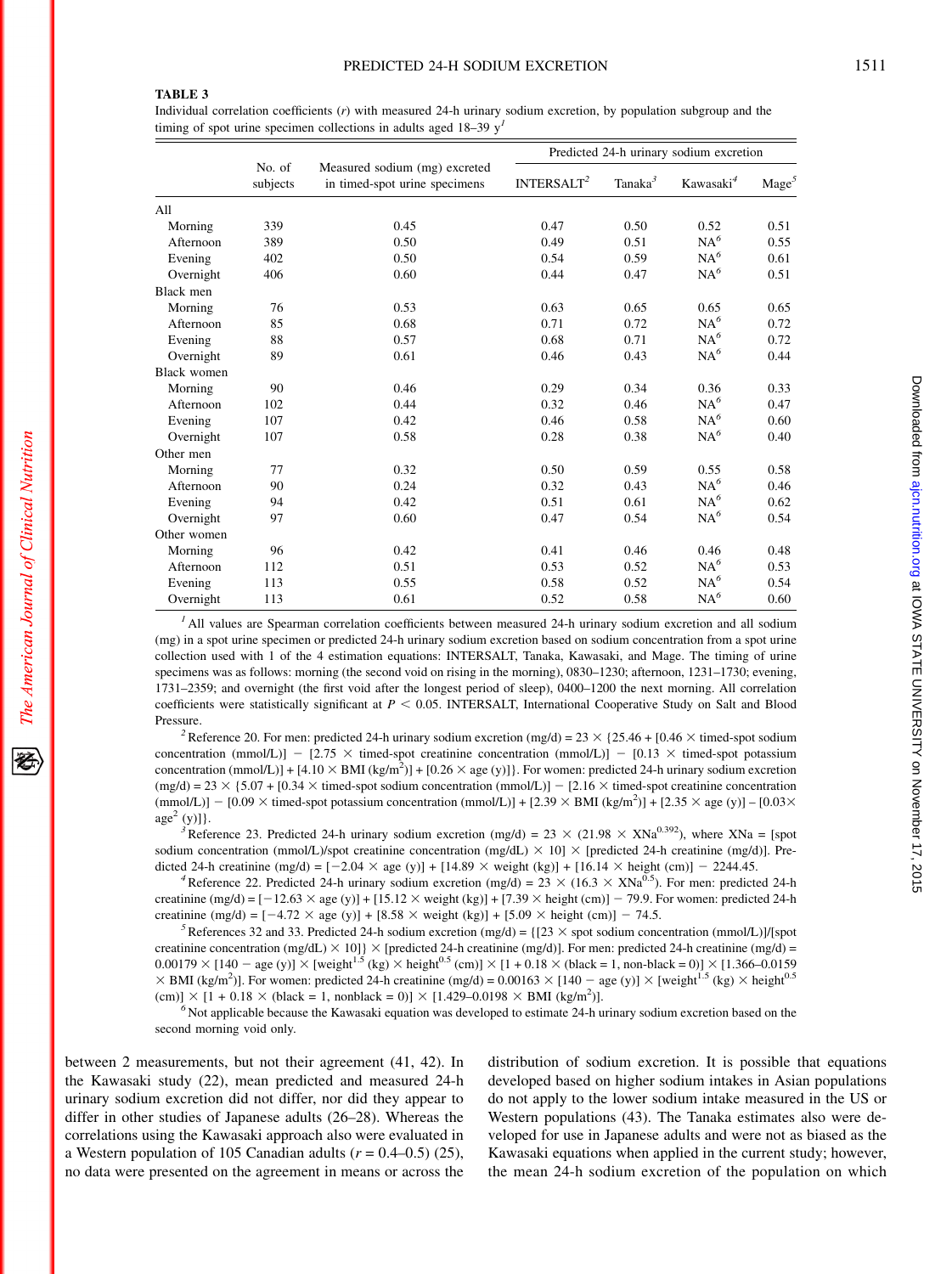The American Journal of Clinical Nutrition

犵

these equations was based (4545 mg for men and 4066 mg for women) was lower than that for the population used to develop the Kawasaki equations (5,350 mg for men and 4287 mg for women).

Our study had potential limitations. First, we used questionnaire data to assess whether 24-h urine collections were complete. Of the 407 participants, none missed more than one void, and, after exclusion of 1.7% of individuals who missed one void or individuals with potential incomplete urine collections based on measured-to-expected creatinine ratios, our results did not change. Second, the spot urine samples used with predictive equations to estimate 24-h sodium excretion were part of the whole 24-h urine collection, ie, were not independent; thus, it is likely that the correlations observed are higher than those expected if the spot specimens had been collected on a different day. In a post hoc analysis of the subset of 133 participants providing two 24-h urine collections, we found the correlations between spot and 24-h urinary sodium excretion collected on different days to be 0.18–0.27. Finally, our sample is not representative of the US population. We purposefully selected participants who were adults aged 18–39 y to minimize other possible factors that might affect urinary sodium excretion. For this reason, potential participants were ineligible if they were pregnant or reported taking loop diuretics, had chronic kidney disease, or had new or modified hypertension treatment in the past 2 wk. We did not exclude people with hypertension  $(n = 7)$ , even though previous studies suggest that hypertension may affect urinary sodium excretion. In a subanalysis, exclusion of these individuals did not change the results. Importantly, it is not known whether our results apply to younger or older persons and populations with a higher prevalence of hypertension or other chronic diseases, including those taking diuretics.

Further analyses of these data include evaluating the use of more than one spot urine specimen to capture a greater amount of total sodium intake and/or adjust for diurnal variability as well as  $>1$  d to allow estimation of population distributions. A urine calibration study in older adults with more participants with hypertension, mild-moderate chronic kidney disease, or use of diuretics is ongoing to better understand how these factors influence prediction. Designing a study to calibrate mean estimated sodium intake from spot urine samples among small (homogenous) groups of the population compared with mean measured 24-h urine excretion may better inform monitoring at the population level and support efforts to reduce sodium intake.

This was the first study to our knowledge to evaluate several urinary sodium predictive equations using the same sample of young adults with little or no hypertension. Our results indicated that the bias in mean predicted 24-h urinary sodium excretion was generally small when the INTERSALT predictive equations were used with morning, afternoon, or evening spot urine collections in our population. This was true among all participants and within race-sex subgroups across most timed-spot urine specimens. Thus, based on these data from young adults with little or no hypertension, mean US 24-h sodium intake may be slightly underestimated if INTERSALT equations are applied to single spot urine specimens in NHANES. Together with the calibration study showing accurate assessment of population means across low to high sodium levels (20), these data suggest that these equations could be used with a single spot urine specimen to monitor temporal trends in population mean sodium intake among young US adults. Our data also confirm that these prediction equations—based on a single spot urine specimen—should not be used to estimate individual 24-h sodium excretion because of the differential bias in individual estimated 24-h sodium excretion across low to high sodium levels. Although 24-h sodium excretion is the recommended method for evaluating population mean sodium intake, our findings inform the use of predictive equations to estimate population mean 24-h urinary sodium excretion as part of a national surveillance system critical to evaluating US efforts to reduce sodium intake.

We acknowledge the participants in this study, without whom the study would not have been possible. We also acknowledge Vicki L Burt, who was responsible along with C-YW for collecting the data.

The authors' responsibilities were as follows—MEC, C-YW, T-CC, CMP, PE, CDG, ALC, CTS, KL, CGP, CAS, KLC, and CML: designed the analysis; MEC, C-YW, T-CC, and CDG: analyzed the data; MEC: wrote the initial draft, which was modified based on critical review from all coauthors, and had primary responsibility for all of the content. All authors read and approved the final manuscript. PE acknowledges support from the National Institute for Health Research Biomedical Research Centre, Imperial College Healthcare National Health Service Trust and Imperial College. PE is a Senior Investigator at the National Institute for Health Research. None of the authors had any conflicts of interest.

#### **REFERENCES**

- 1. Bibbins-Domingo K, Chertow CM, Coxson PG, Moran A, Lightwood JM, Pletcher MJ, Goldman L. Projected effect of dietary salt reductions on future cardiovascular disease. N Engl J Med 2010;362:590–9.
- 2. Institute of Medicine. Strategies to reduce sodium intake in the United States. Washington, DC: The National Academies Press, 2010.
- 3. US Department of Health and Human Services. Healthy People 2020. Nutrition and weight status objectives. Updated 18 May 2012. Available from: http://www.healthypeople.gov/2020/topicsobjectives2020/ objectiveslist.aspx?topicId=29 (cited 5 June 2012).
- 4. US Department of Health and Human Services, US Department of Agriculture. Dietary Guidelines for Americans, 2010. 7th ed. Washington, DC: USDA, 2011.
- 5. US Department of Health and Human Services, US Department of Agriculture. Approaches to reducing sodium consumption; establishment of dockets; request for comments, data, and information. Federal Register 2011;76(179):57050-57054. Available from: http://www.regulations.gov/ #!documentDetail;D=FDA-2011-N-0400-0001 (cited 5 June 2012).
- 6. World Health Organization/Pan American Health Organization Regional Expert Group for Cardiovascular Disease Prevention through Population-wide Dietary Salt Reduction. Protocol for population level sodium determination in 24-hour urine samples. May 2010. Available from: http://new.paho.org/hq/dmdocuments/2010/pahosaltprotocol.pdf (cited 18 June 2012).
- 7. Holbrook JT, Patterson KY, Bodner JE, Douglas LW, Veillon C, Kelsay JL, Mertz W, Smith JC. Sodium and potassium intake and balance in adults consuming self-selected diets. Am J Clin Nutr 1984;40:786–93.
- 8. Schachter J, Harper PH, Radin ME, Caggiula AW, McDonald RH, Diven WF. Comparison of sodium and potassium intake with excretion. Hypertension 1980;2:695–9.
- 9. Liu K, Stamler J. Assessment of sodium intake in epidemiological studies on blood pressure. Ann Clin Res 1984;16:49–54.
- 10. Strauss MB, Lamdin E, Smith WB, Bleifer SJ. Surfeit and deficit of sodium. AMA Arch Intern Med 1958;102:527–36.
- 11. Black DA. Salt and hypertension. Br J Nutr 1952;6:428–32.
- 12. Epstein M, Hollenberg NK. Age as a determinant of renal sodium conservation in normal man. J Lab Clin Med 1976;87:411–7.
- 13. Watson RL, Langford HG. Usefulness of overnight urines in population groups. Am J Clin Nutr 1970;23:290–304.
- 14. Dyer AR, Stamler R, Grimm R, Stamler J, Berman R, Gosch FC, Emidy LA, Elmer P, Fishman J, Van Heel N, et al. Do hypertensive patients have a different diurnal pattern of electrolyte excretion? Hypertension 1987;10:417–24.
- 15. Bankir L, Perucca J, Weinberger MH. Ethnic differences in urine concentration: possible relationship to blood pressure. Clin J Am Soc Nephrol 2007;2:304–12.